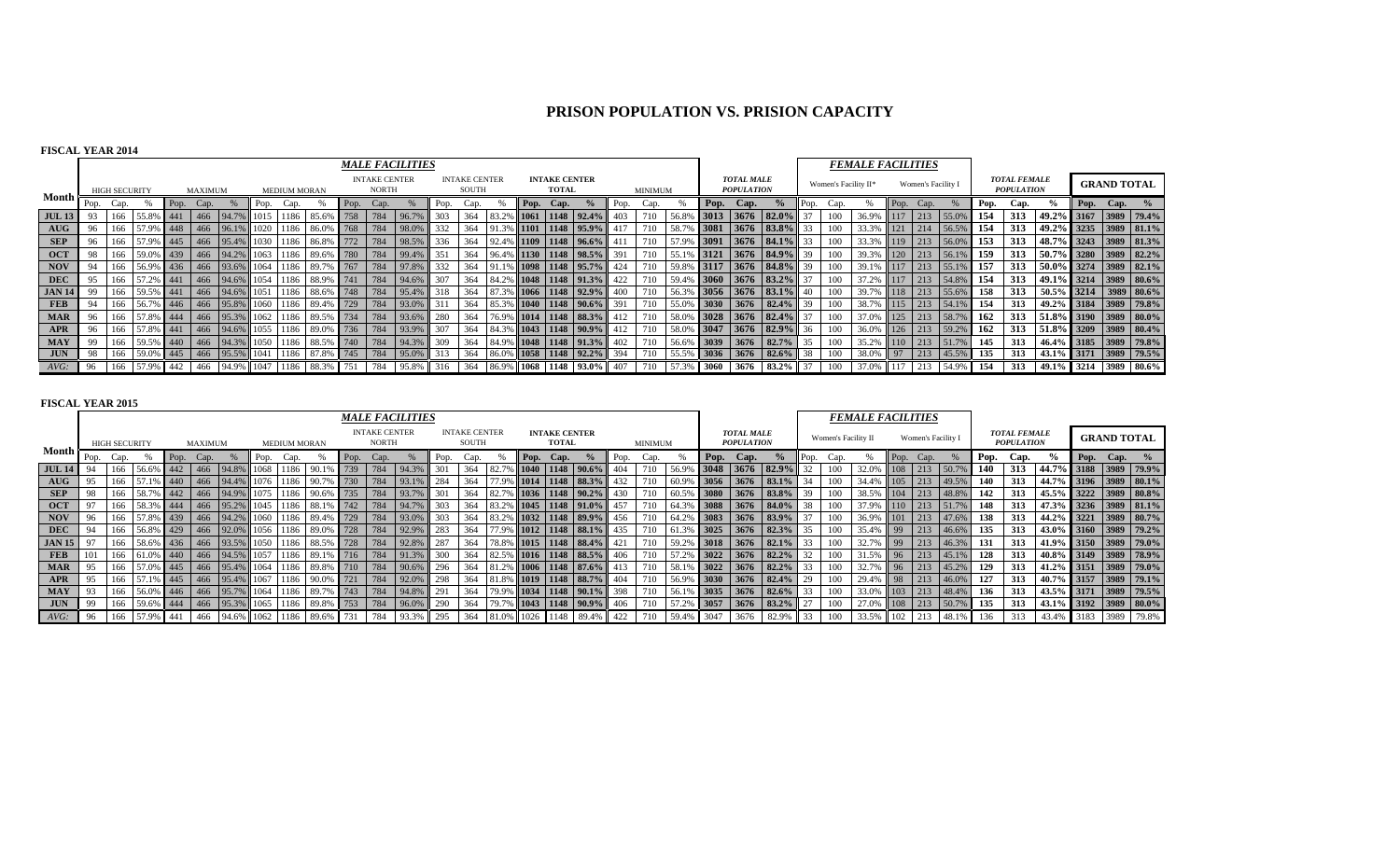# **FISCAL YEAR 2014**

|               |    |  |                      |     |                                        |          |                                       |         |      |                  |                            |         |     | <b>MALE FACILITIES</b> |                                             |         |     |    |                     |                 |        |      |                     |      |       |      |                |    |            |                                             |    |    |                     | <b>FEMALE FACILITIES</b> |    |    |             |                    |                       |                               |                              |
|---------------|----|--|----------------------|-----|----------------------------------------|----------|---------------------------------------|---------|------|------------------|----------------------------|---------|-----|------------------------|---------------------------------------------|---------|-----|----|---------------------|-----------------|--------|------|---------------------|------|-------|------|----------------|----|------------|---------------------------------------------|----|----|---------------------|--------------------------|----|----|-------------|--------------------|-----------------------|-------------------------------|------------------------------|
|               |    |  | <b>HIGH SECURITY</b> |     |                                        |          | MAX                                   |         |      | <b>MED MORAN</b> |                            |         |     | <b>INTAKE NORTH</b>    |                                             |         |     |    | <b>INTAKE SOUTH</b> |                 |        |      | <b>INTAKE TOTAL</b> |      |       |      | <b>MINIMUM</b> |    |            |                                             |    |    | Women's Facility II |                          |    |    |             | Women's Facility I |                       |                               |                              |
| Month         |    |  | AT CP Hold           |     | Total Sent                             | A.T.     | C.P. Hold Total Sent AT CP Hold Total |         |      |                  |                            | al Sent | AT  | CP                     | Hold Total                                  | Sent    | AT  | CP | Hold                | Tota            | 1 Sent |      | CP                  | Hold | Total | Sent |                |    | Hold Total | <b>TOTAL</b><br><b>MALE POP</b>             |    |    | Sent AT CP Hold     | Total                    |    |    |             |                    | Sent AT CP Hold Total | <b>TOTAL</b><br><b>FEMALE</b> | <b>GRAND</b><br><b>TOTAL</b> |
| <b>JUL 13</b> |    |  |                      |     |                                        |          |                                       |         |      |                  |                            |         |     |                        |                                             |         |     |    |                     | 30 <sup>2</sup> | 382    | 660  |                     | 13   | 1061  | 399  |                |    | 403        | 3013                                        |    |    |                     |                          |    |    |             |                    | 117                   | 154                           | 3167                         |
| AUG           |    |  |                      | 96  | 448                                    |          | $\Omega$                              |         |      |                  |                            | 306     | 450 |                        |                                             |         |     |    |                     | 332             | 376    | 707  |                     | 13   | 1101  | -411 |                |    |            | 3081                                        |    |    |                     |                          |    |    |             | $\Omega$           | 121                   | 154                           | 3235                         |
| <b>SEP</b>    |    |  |                      | 96  | 445                                    |          | $\Omega$                              |         |      |                  |                            | 288     | 467 |                        | 772                                         |         | 259 |    |                     | 336             | 359    | 726  | -6                  | 17   | 1109  | 406  |                |    |            | 3091                                        |    |    |                     |                          |    | 48 |             |                    | 119                   | 153                           | 3243                         |
| <b>OCT</b>    |    |  |                      | 98  | 439                                    |          | $\overline{0}$                        | $-1439$ |      |                  |                            | 31293   | 469 |                        |                                             |         | 260 |    |                     | 351             | 370    | 729  |                     | 24   | 1130  | 389  |                |    | 391        | 3121                                        | 39 |    |                     |                          |    |    |             |                    | 120                   | 159                           | 3280                         |
| <b>NOV</b>    |    |  |                      | 94  | 436                                    |          | $\Omega$                              |         |      |                  |                            |         | 445 |                        |                                             |         |     |    |                     | 332             | 382    | 687  |                     | 26   | 1098  | 421  |                |    |            | 3117                                        | 39 |    |                     | $_{20}$                  | 68 |    |             |                    | 117                   | 157                           | 3274                         |
| <b>DEC</b>    |    |  |                      | 95  | 441                                    |          | $\Omega$                              |         |      |                  | 105                        | 4 292   | 433 |                        | 741                                         |         |     |    |                     | 307             | 368    | 657  |                     | 19   | 1048  | 417  |                |    | 422        | 3060                                        |    |    |                     |                          |    |    | 4500        | $\overline{0}$     | 117                   | 154                           | 3214                         |
| <b>JAN 14</b> |    |  |                      | -99 |                                        |          |                                       |         |      |                  |                            | 285     | 449 |                        |                                             |         | 236 |    |                     | 318             | 358    | 684  |                     | 19   | 1066  | 397  |                |    | 400        | 3056                                        |    |    |                     |                          |    |    | 48 0 1      | $\Omega$           | 118                   | 158                           | 3214                         |
| <b>FEB</b>    |    |  |                      | -94 | 446                                    |          | $\Omega$                              |         |      |                  |                            | 299     | 414 |                        |                                             |         |     |    |                     | 311             | 370    | 645  |                     | 18   | 1040  | 387  |                |    | 391        | 3030                                        | 39 |    |                     |                          |    |    |             | 45 0 0             | 115                   | 154                           | 3184                         |
| <b>MAR</b>    |    |  |                      | 96  | 444                                    |          | $\Omega$                              |         |      |                  |                            | 329     | 392 |                        |                                             | 68      |     |    |                     | 279             | 397    | 594  |                     | 18   | 1016  | 405  |                |    |            | 3031                                        |    |    |                     |                          |    |    | $48 \mid 0$ | $\Omega$           | 125                   | 162                           | 3193                         |
| APR           |    |  |                      | 96  |                                        |          | $\Omega$                              |         |      |                  |                            | 328     | 392 |                        |                                             |         |     |    |                     | 306             | 429    | 589  |                     | 20   | 1042  | 403  |                | -8 |            | 3045                                        |    |    |                     |                          |    |    |             |                    | 126                   | 162                           | 3207                         |
| MAY           |    |  |                      | -99 | 440                                    |          | $\Omega$                              | 440     |      |                  |                            | 323     | 402 |                        |                                             | 740 109 |     |    |                     | 309             | 432    | 592  |                     | 19   | 1048  | 397  |                |    | 402        | 3039                                        |    |    |                     |                          |    | 76 |             | $\Omega$           | 110                   | 145                           | 3185                         |
| <b>JUN</b>    |    |  |                      | 99  | 445                                    | $\Omega$ | $\Omega$                              |         |      |                  |                            | 320     | 414 |                        |                                             | 83      | 223 |    |                     | 313             | 403    | 637  |                     | 15   | 1058  | 388  |                |    | 393        | 3036                                        |    |    |                     |                          |    |    |             | $\Omega$           | 97                    | 135                           | 3171                         |
| $AVG$ :       | 94 |  |                      | 96  | 442                                    |          |                                       | 442     | 1047 |                  |                            | 7 306   | 430 |                        |                                             | 80      | 229 |    |                     | 316             | 386    | 659  |                     | 18   | 1068  | 402  |                |    | 407        | 3060                                        |    |    |                     |                          |    |    |             |                    | 117                   | 154                           | 3214                         |
|               |    |  |                      |     | Sentenced Avg (includes Civil Purge) = |          | 2483                                  |         |      |                  | Awaiting Trial $Avg = 707$ |         |     |                        | RI Pop Avg (sentenced & Awaiting Trial) $=$ |         |     |    |                     |                 |        | 3191 |                     |      |       |      |                |    |            | Detainee Avg (IMM + US Hold + Other Hold) = |    | 23 |                     |                          |    |    |             |                    |                       |                               |                              |

 $\sim 10^{-1}$ 

 $\sim$ 

|               |  |                      |                |                                        |                                                 |            |     |      |                  |          |                        |                  |         | <b>MALE FACILITIES</b> |            |                 |     |                                           |                     |                  |      |      |                     |      |       |      |          |                |          |     |                                                |    |            |                     | <b>FEMALE FACILITIES</b> |                 |              |                    |                       |                                      |                              |
|---------------|--|----------------------|----------------|----------------------------------------|-------------------------------------------------|------------|-----|------|------------------|----------|------------------------|------------------|---------|------------------------|------------|-----------------|-----|-------------------------------------------|---------------------|------------------|------|------|---------------------|------|-------|------|----------|----------------|----------|-----|------------------------------------------------|----|------------|---------------------|--------------------------|-----------------|--------------|--------------------|-----------------------|--------------------------------------|------------------------------|
|               |  | <b>HIGH SECURITY</b> |                |                                        |                                                 | <b>MAX</b> |     |      | <b>MED MORAN</b> |          |                        |                  |         | <b>INTAKE NORTH</b>    |            |                 |     |                                           | <b>INTAKE SOUTH</b> |                  |      |      | <b>INTAKE TOTAL</b> |      |       |      |          | <b>MINIMUM</b> |          |     |                                                |    |            | Women's Facility II |                          |                 |              | Women's Facility I |                       |                                      |                              |
|               |  |                      |                | Month Sent AT CP Hold Total Sent       | A.T. C.P. Hold Total Sent AT CP Hold Total Sent |            |     |      |                  |          |                        |                  | AT      | CP                     |            | Hold Total Sent |     |                                           |                     | AT CP Hold Total | Sent | AT   | CP                  | Hold | Total | Sent |          |                | Hold     |     | <b>TOTAL</b><br>Total MALE POP Sent            |    | AT CP Hold |                     | Total                    |                 |              |                    | Sent AT CP Hold Total | <b>TOTAL</b><br><b>FEMALE</b><br>POP | <b>GRAND</b><br><b>TOTAL</b> |
| <b>JUL 14</b> |  |                      |                | 442                                    |                                                 |            | 442 | 1068 |                  |          | 1068 300               |                  | 424     |                        | 11         | 738             |     |                                           |                     | 302              | 374  | 647  |                     | 15   | 1040  | 398  |          |                |          | 403 | 3047                                           |    |            |                     |                          |                 |              | $\mathbf{0}$       | 108                   | 140                                  | 3187                         |
| AUG           |  |                      | Q <sub>5</sub> | 440                                    |                                                 |            |     |      |                  |          | 1076 295 419           |                  |         |                        | 13         |                 |     |                                           |                     | 284              | 366  | 627  |                     | 17   | 1014  | 424  |          |                |          | 432 | 3057                                           |    |            |                     |                          | 62 <sub>1</sub> |              | $\Omega$           | 106                   | 140                                  | 3197                         |
| <b>SEP</b>    |  |                      | 98             | 442                                    |                                                 |            | 442 |      |                  |          | 1075 303 419           |                  |         |                        |            | 735             |     |                                           |                     | .30 <sup>7</sup> | 373  | 645  |                     | 10   | 1036  | 422  |          |                |          | 430 | 3081                                           |    |            |                     |                          | $62 -$          |              | $\overline{0}$     | 104                   | 143                                  | 3224                         |
| OCT           |  |                      |                |                                        |                                                 |            |     |      |                  |          |                        |                  |         |                        |            | 742             | 84  |                                           |                     | 303              | 381  | 645  | 11                  |      | 1045  | 455  |          |                |          | 457 | 3087                                           |    |            |                     |                          |                 |              |                    | 110                   | 148                                  | 3235                         |
| <b>NOV</b>    |  |                      |                | 439                                    |                                                 |            |     |      |                  |          | 1060 303               |                  |         |                        |            | 729             |     |                                           |                     |                  | 378  | 639  |                     | 11   | 1032  | 456  |          |                |          | 456 | 3083                                           |    |            |                     |                          |                 |              |                    | 101                   | 138                                  | 3221                         |
| <b>DEC</b>    |  |                      |                | 429                                    |                                                 |            |     |      |                  |          |                        |                  |         |                        |            |                 |     |                                           |                     | 283              | 435  | 563  |                     | 10   | 1012  | 435  |          |                |          | 435 | 3026                                           |    |            |                     |                          |                 |              |                    | 99                    | 134                                  | 3160                         |
| <b>JAN 15</b> |  |                      |                | 436                                    |                                                 |            |     |      |                  |          | 1050                   | 350 <sup>1</sup> | 368     |                        |            | 728             |     |                                           |                     | 287              | 425  | 578  |                     | 10   | 1015  |      |          |                |          |     | 3019                                           |    |            |                     |                          |                 |              |                    | 99                    | 132                                  | 3151                         |
| <b>FEB</b>    |  |                      |                | 440                                    |                                                 |            |     |      |                  |          | 1057                   |                  |         |                        |            | 716             | -82 |                                           |                     | 300              | 409  | 589  |                     | 11   | 1016  | 406  |          |                |          | 406 | 3022                                           |    |            |                     |                          |                 |              | $\Omega$           | 96                    | 128                                  | 3149                         |
| MAR           |  |                      |                | 445                                    |                                                 |            | 445 | 1064 |                  |          | 1064 320 379           |                  |         |                        |            | 710             | 100 | 192                                       |                     | 296              | 420  | 571  |                     |      | 006   |      |          |                |          | 413 | 3022                                           |    |            |                     |                          |                 |              |                    | 96                    | 129                                  | 3151                         |
| APR           |  |                      |                | 445                                    |                                                 |            | 445 | 1067 |                  |          | 1067                   |                  | 341 369 |                        |            |                 | .96 | 198                                       |                     | 298              | 437  | 567  | -6                  |      | 1019  | 404  |          |                |          | 404 | 3030                                           |    |            |                     | 29                       |                 |              |                    | 98                    | 127                                  | 3157                         |
| <b>MAY</b>    |  |                      |                | 446                                    |                                                 |            | 446 |      |                  |          |                        | <b>1358</b>      | 371     |                        |            | 744             |     | 184                                       |                     | 292              | 462  | 554  | -6                  | 12   | 1036  | 398  | $\Omega$ |                |          | 398 | 3037                                           |    |            |                     |                          |                 |              |                    | 103                   | 136                                  | 3173                         |
| <b>JUN</b>    |  |                      |                | 444                                    |                                                 |            |     | 065  |                  |          |                        |                  | 387     |                        | 12         | 753             |     |                                           |                     | 289              | 441  | 580  |                     | 14   | 1042  | 406  | $\Omega$ |                | $\Omega$ | 406 | 3056                                           | 27 |            |                     |                          |                 |              |                    | 108                   | 135                                  | 3191                         |
| $AVG$ :       |  |                      | 96             | 441                                    | $\Omega$                                        | $\Omega$   | 441 | 1062 |                  | $\Omega$ | 1062 324               |                  | 395     |                        | $^{\circ}$ | 731             | 85  | 206                                       |                     | 295              | 408  | 600  |                     |      | 1026  | 420  | $\Omega$ |                |          | 422 | 3047                                           | 33 | $\Omega$   | $\Omega$            |                          | 55 1            | $46 \quad 0$ |                    | 102                   | 136                                  | 3183                         |
|               |  |                      |                | Sentenced Avg (includes Civil Purge) = |                                                 | 2519       |     |      |                  |          | Awaiting Trial $Avg =$ | 650              |         |                        |            |                 |     | RI Pop Avg (sentenced & Awaiting Trial) = |                     |                  |      | 3169 |                     |      |       |      |          |                |          |     | Detainee Avg ( $IMM + US$ Hold + Other Hold) = |    | 14         |                     |                          |                 |              |                    |                       |                                      |                              |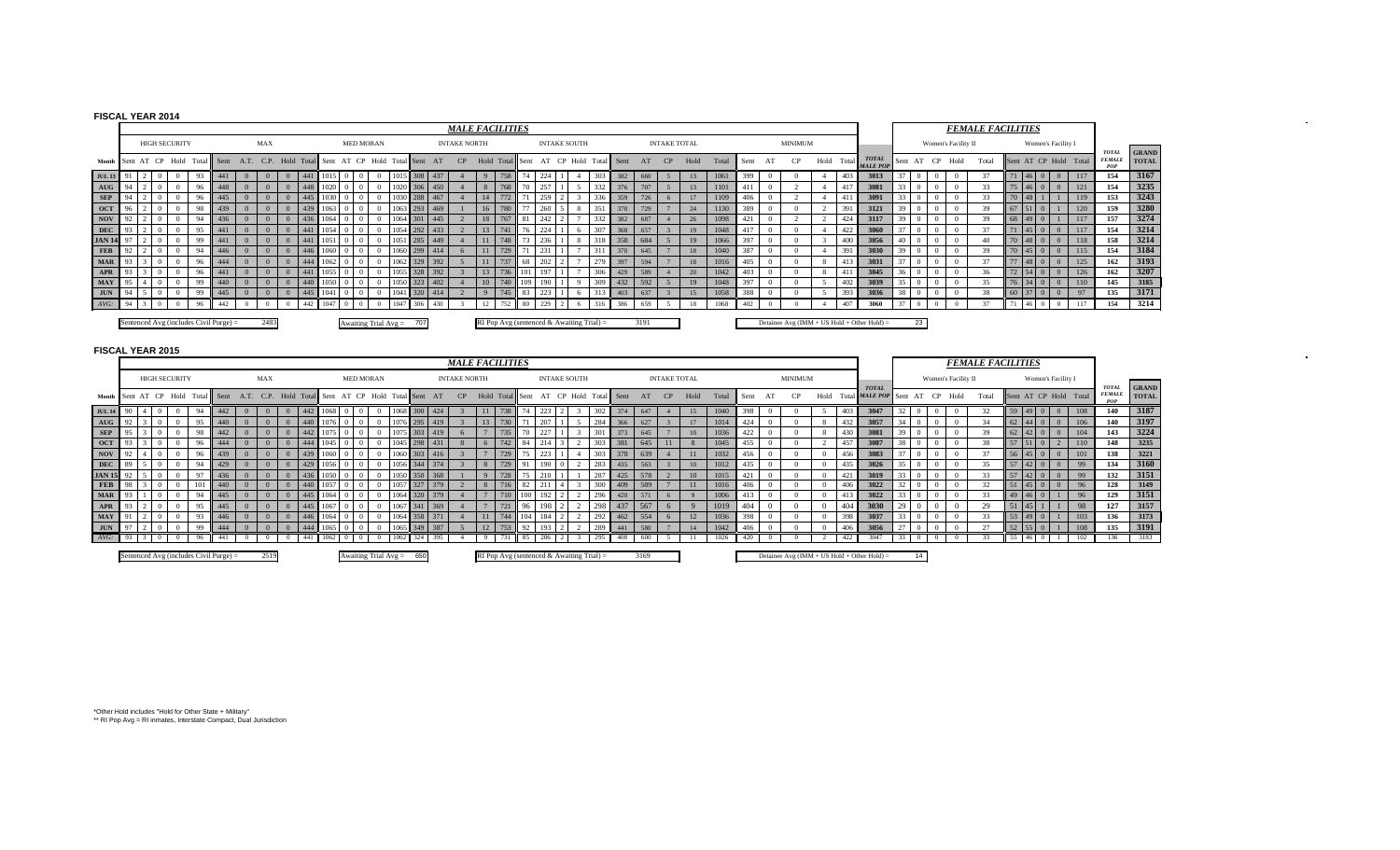#### **FISCAL YEAR 2014**

|               |           |                   |                | <i><b>MALE POPULATION</b></i> |    |                |                     |
|---------------|-----------|-------------------|----------------|-------------------------------|----|----------------|---------------------|
|               |           |                   |                |                               |    |                | TOTAL.              |
| Month         | Sentenced | Awaiting<br>Trial | Civil<br>Purge | Immigration U.S. Hold         |    | Other<br>Hold* | <b>MALE</b><br>POP. |
| <b>JUL 13</b> | 2328      | 663               | 5              | $\Omega$                      | 11 | 6              | 3013                |
| AUG           | 2349      | 709               | $\overline{7}$ | $\Omega$                      | 14 | $\overline{c}$ | 3081                |
| <b>SEP</b>    | 2333      | 728               | 8              | $\Omega$                      | 16 | 5              | 3091                |
| <b>OCT</b>    | 2357      | 731               | 7              | $\theta$                      | 20 | 6              | 3121                |
| <b>NOV</b>    | 2396      | 689               | 5              | 1                             | 22 | 5              | 3117                |
| <b>DEC</b>    | 2374      | 659               | $\overline{4}$ | $\theta$                      | 19 | 4              | 3060                |
| <b>JAN 14</b> | 2343      | 686               | 5              | 1                             | 18 | 4              | 3056                |
| <b>FEB</b>    | 2355      | 647               | 7              | $\Omega$                      | 18 | 3              | 3030                |
| <b>MAR</b>    | 2398      | 597               | 7              | $\Omega$                      | 20 | 5              | 3027                |
| <b>APR</b>    | 2422      | 592               | 5              | $\Omega$                      | 22 | 7              | 3048                |
| <b>MAY</b>    | 2413      | 596               | 5              | $\Omega$                      | 16 | 7              | 3037                |
| <b>JUN</b>    | 2370      | 642               | 3              | $\theta$                      | 15 | 9              | 3039                |
| AVG:          | 2370      | 662               | 6              | $\Omega$                      | 17 | $\overline{5}$ | 3060                |

|           |                   |                | <b>MALE POPULATION</b> |    |                | <b>TOTAL</b>        |               |                 |                   |                | <i>FEMALE POPULATION</i> |          |                | <b>TOTAL</b>          |               | Total     | Total<br>Awaiti |
|-----------|-------------------|----------------|------------------------|----|----------------|---------------------|---------------|-----------------|-------------------|----------------|--------------------------|----------|----------------|-----------------------|---------------|-----------|-----------------|
| Sentenced | Awaiting<br>Trial | Civil<br>Purge | Immigration U.S. Hold  |    | Other<br>Hold* | <b>MALE</b><br>POP. |               | Month Sentenced | Awaiting<br>Trial | Civil<br>Purge | Immigration U.S. Hold    |          | Other<br>Hold* | <b>FEMALE</b><br>POP. | Month         | Sentenced | Trial           |
| 2328      | 663               |                | $\Omega$               |    | 6              | 3013                | <b>JUL 13</b> | 108             | 46                | $\Omega$       |                          | $\Omega$ | $\mathbf{0}$   | 154                   | <b>JUL 13</b> | 2436      | 708             |
| 2349      | 709               | $\overline{ }$ | $\Omega$               | 14 | $\mathfrak{2}$ | 3081                | <b>AUG</b>    | 108             | 46                | $\Omega$       | $\Omega$                 | $\Omega$ | $\Omega$       | 154                   | AUG           | 2457      | 754             |
| 2333      | 728               | 8              | $\Omega$               | 16 |                | 3091                | <b>SEP</b>    | 104             | 48                |                | $\Omega$                 | $\Omega$ |                | 153                   | <b>SEP</b>    | 2437      | 776             |
| 2357      | 731               | $\overline{ }$ | $\Omega$               | 20 | 6              | 3121                | <b>OCT</b>    | 106             | 51                | $\Omega$       | $\Omega$                 | $\Omega$ |                | 159                   | <b>OCT</b>    | 2463      | 782             |
| 2396      | 689               | 5              |                        | 22 | 5              | 3117                | <b>NOV</b>    | 107             | 49                | $\Omega$       |                          | 0        |                | 157                   | <b>NOV</b>    | 2503      | 738             |
| 2374      | 659               |                | $\Omega$               | 19 | 4              | 3060                | <b>DEC</b>    | 108             | 45                | $\Omega$       | $\Omega$                 | $\Omega$ | $\Omega$       | 154                   | <b>DEC</b>    | 2482      | 704             |
| 2343      | 686               | 5              |                        | 18 | 4              | 3056                | <b>JAN 14</b> | 110             | 48                | $\Omega$       | $\Omega$                 | $\Omega$ | $\Omega$       | 158                   | <b>JAN 14</b> | 2453      | 734             |
| 2355      | 647               | $\overline{ }$ | $\Omega$               | 18 | 3              | 3030                | <b>FEB</b>    | 109             | 45                | $\Omega$       | $\Omega$                 | $\Omega$ | $\Omega$       | 154                   | <b>FEB</b>    | 2463      | 692             |
| 2398      | 597               | $\overline{ }$ | $\Omega$               | 20 | 5              | 3027                | <b>MAR</b>    | 113             | 48                | $\Omega$       | $\Omega$                 | $\Omega$ | $\Omega$       | 161                   | <b>MAR</b>    | 2511      | 645             |
| 2422      | 592               |                | $\Omega$               | 22 | $\overline{ }$ | 3048                | <b>APR</b>    | 108             | 54                | $\Omega$       |                          | 0        | $\Omega$       | 162                   | <b>APR</b>    | 2530      | 646             |
| 2413      | 596               | 5              | $\Omega$               | 16 | $\overline{ }$ | 3037                | <b>MAY</b>    | 111             | 34                | 0              | $\Omega$                 | $\Omega$ | $\Omega$       | 145                   | <b>MAY</b>    | 2524      | 630             |
| 2370      | 642               | 3              | $\mathbf{0}$           | 15 | 9              | 3039                | <b>JUN</b>    | 97              | 37                | $\Omega$       | $\Omega$                 | $\Omega$ | $\mathbf{0}$   | 134                   | <b>JUN</b>    | 2467      | 679             |
| 2370      | 662               | <sup>0</sup>   | $\theta$               | 17 |                | 3060                | $AVG$ :       | 107             | 46                | 0              | 0                        |          | 0              | 154                   | AVG:          | 2477      | 707             |

|    |                      |                   |                | <b>MALE POPULATION</b> |    |                            | <b>TOTAL</b> |               |                        |                   |                | <b>FEMALE POPULATION</b> |                            | <b>TOTAL</b>                 |               | Total     | Total | Awaiting Total Civil Purge | Total       | Total<br>U.S. | Total<br>Other | <b>GRAND</b> |
|----|----------------------|-------------------|----------------|------------------------|----|----------------------------|--------------|---------------|------------------------|-------------------|----------------|--------------------------|----------------------------|------------------------------|---------------|-----------|-------|----------------------------|-------------|---------------|----------------|--------------|
|    | <b>1th</b> Sentenced | Awaiting<br>Trial | Civil<br>Purge | Immigration U.S. Hold  |    | Other<br>Hold <sup>*</sup> | MALE<br>POP. |               | <b>Month</b> Sentenced | Awaiting<br>Trial | Civil<br>Purge | Immigration U.S. Hold    | Other<br>Hold <sup>*</sup> | <i><b>FEMALE</b></i><br>POP. | Month         | Sentenced | Trial |                            | Immigration | Hold          | $Hold*$        | <b>TOTAL</b> |
| 13 | 2328                 | 663               |                |                        |    |                            | 3013         | <b>JUL 13</b> | 108                    | 46                |                |                          | $\Omega$                   | 154                          | <b>JUL 13</b> | 2436      | 708   |                            |             |               | $\sqrt{2}$     | 3167         |
| G. | 2349                 | 709               |                |                        | 14 |                            | 3081         | AUG           | 108                    | 46                |                |                          |                            | 154                          | AUG           | 2457      | 754   |                            |             |               |                | 3235         |
|    | 2333                 | 728               | $\mathbf{8}$   |                        | 16 |                            | 3091         | <b>SEP</b>    | 104                    | 48                |                |                          |                            | 153                          | <b>SEP</b>    | 2437      | 776   | $\mathbf{\mathsf{R}}$      |             |               |                | 3243         |
|    | 2357                 | 731               |                |                        | 20 |                            | 3121         | <b>OCT</b>    | 106                    | 51                |                |                          |                            | 159                          | <b>OCT</b>    | 2463      | 782   |                            |             | 20            |                | 3280         |
|    | 2396                 | 689               |                |                        | 22 |                            | 3117         | <b>NOV</b>    | 107                    | 49                |                |                          |                            | 157                          | <b>NOV</b>    | 2503      | 738   |                            |             | 22            |                | 3274         |
|    | 2374                 | 659               |                |                        | 19 |                            | 3060         | <b>DEC</b>    | 108                    | 45                |                |                          |                            | 154                          | <b>DEC</b>    | 2482      | 704   |                            |             | 19            |                | 3214         |
| 14 | 2343                 | 686               |                |                        | 18 |                            | 3056         | <b>JAN 14</b> | 110                    | 48                |                |                          |                            | 158                          | <b>JAN 14</b> | 2453      | 734   |                            |             |               |                | 3214         |
|    | 2355                 | 647               |                |                        | 18 |                            | 3030         | <b>FEB</b>    | 109                    | 45                |                |                          | $^{\prime}$                | 154                          | <b>FEB</b>    | 2463      | 692   |                            |             |               |                | 3184         |
|    | 2398                 | 597               |                |                        | 20 |                            | 3027         | <b>MAR</b>    | 113                    | 48                |                |                          | $^{\prime}$                | 161                          | <b>MAR</b>    | 2511      | 645   |                            | $\Omega$    | 20            |                | 3188         |
|    | 2422                 | 592               |                |                        | 22 |                            | 3048         | <b>APR</b>    | 108                    | 54                |                |                          |                            | 162                          | <b>APR</b>    | 2530      | 646   |                            | $\Omega$    | 22            |                | 3210         |
|    | 2413                 | 596               |                |                        | 16 |                            | 3037         | <b>MAY</b>    | 111                    | 34                |                |                          |                            | 145                          | <b>MAY</b>    | 2524      | 630   |                            |             |               |                | 3182         |
|    | 2370                 | 642               |                |                        | 15 |                            | 3039         | <b>JUN</b>    | 97                     | 37                |                |                          | -0                         | 134                          | <b>JUN</b>    | 2467      | 679   |                            |             |               |                | 3173         |
|    | 2370                 | 662               |                |                        |    |                            | 3060         | AVG:          |                        |                   |                |                          |                            | 154                          | AVG:          | 2477      | 707   |                            |             |               |                | 3214         |

|               |           |                   |                | <b>MALE POPULATION</b> |                |                | <b>TOTAL</b>        |               |
|---------------|-----------|-------------------|----------------|------------------------|----------------|----------------|---------------------|---------------|
| Month         | Sentenced | Awaiting<br>Trial | Civil<br>Purge | Immigration U.S. Hold  |                | Other<br>Hold* | <b>MALE</b><br>POP. | Month         |
| <b>JUL 14</b> | 2373      | 650               | 5              | $\Omega$               | 15             | 5              | 3048                | <b>JUL 14</b> |
| AIIG          | 2398      | 630               | $\overline{4}$ | $\Omega$               | 19             | 6              | 3057                | <b>AUG</b>    |
| <b>SEP</b>    | 2406      | 648               | $\overline{7}$ | $\Omega$               | 15             | 3              | 3079                | <b>SEP</b>    |
| <b>OCT</b>    | 2419      | 648               | 11             | $\Omega$               | $\overline{7}$ | 3              | 3088                | <b>OCT</b>    |
| <b>NOV</b>    | 2424      | 643               | $\overline{4}$ | $\Omega$               | 6              | 6              | 3083                | <b>NOV</b>    |
| <b>DEC</b>    | 2444      | 568               | 3              | $\Omega$               | $\overline{7}$ | 3              | 3025                | <b>DEC</b>    |
| <b>JAN 15</b> | 2424      | 583               | $\overline{c}$ | $\Omega$               | $\overline{7}$ | 3              | 3019                | <b>JAN 15</b> |
| <b>FEB</b>    | 2414      | 577               | $\overline{4}$ | $\Omega$               | 5              | 8              | 3008                | <b>FEB</b>    |
| <b>MAR</b>    | 2435      | 572               | 6              | $\Omega$               | $\overline{7}$ | $\overline{2}$ | 3022                | <b>MAR</b>    |
| <b>APR</b>    | 2446      | 569               | 6              | $\Omega$               | 8              | 1              | 3030                | <b>APR</b>    |
| <b>MAY</b>    | 2461      | 556               | 6              | $\Omega$               | 9              | $\overline{4}$ | 3036                | <b>MAY</b>    |
| <b>JUN</b>    | 2453      | 582               | 7              | $\mathbf{0}$           | 9              | 6              | 3057                | <b>JUN</b>    |
| $AVG$ :       | 2425      | 602               | 5              | $\theta$               | 9              | $\overline{4}$ | 3046                | AVG:          |

|             |                | <i><b>MALE POPULATION</b></i> |                |                | <b>TOTAL</b> |                 |           |                   |                | <b>FEMALE POPULATION</b> |              |                | <b>TOTAL</b>          |               | Total     | Total<br>Awaiti |
|-------------|----------------|-------------------------------|----------------|----------------|--------------|-----------------|-----------|-------------------|----------------|--------------------------|--------------|----------------|-----------------------|---------------|-----------|-----------------|
| iting<br>al | Civil<br>Purge | Immigration U.S. Hold         |                | Other<br>Hold* | MALE<br>POP. | Month           | Sentenced | Awaiting<br>Trial | Civil<br>Purge | Immigration U.S. Hold    |              | Other<br>Hold* | <b>FEMALE</b><br>POP. | Month         | Sentenced | Trial           |
| Ò           | 5              | $\Omega$                      | 15             | 5              | 3048         | <b>JUL 14</b>   | 90        | 49                | $\Omega$       | $\Omega$                 | $\Omega$     | $\Omega$       | 139                   | <b>JUL 14</b> | 2463      | 699             |
| 0           | 4              | $\Omega$                      | 19             | 6              | 3057         | A <sub>UG</sub> | 96        | 44                | $\Omega$       | $\Omega$                 | $\Omega$     | $\mathbf{0}$   | 140                   | AUG           | 2494      | 674             |
| 8           | $\overline{ }$ | $\Omega$                      | 15             | 3              | 3079         | <b>SEP</b>      | 100       | 42                | $\Omega$       | $\Omega$                 | $\mathbf{0}$ | $\mathbf{0}$   | 142                   | <b>SEP</b>    | 2506      | 690             |
| 8           | 11             | $\Omega$                      | $\mathcal{L}$  | 3              | 3088         | <b>OCT</b>      | 95        | 51                | $\Omega$       | $\Omega$                 | $\Omega$     | 2              | 148                   | <b>OCT</b>    | 2514      | 699             |
| 3           | 4              | $\Omega$                      | 6              | 6              | 3083         | <b>NOV</b>      | 93        | 45                | $\Omega$       | $\Omega$                 | $\mathbf{0}$ | $\Omega$       | 138                   | <b>NOV</b>    | 2517      | 688             |
| 8           | 3              | $\Omega$                      | $\overline{ }$ | 3              | 3025         | <b>DEC</b>      | 93        | 42                | $\Omega$       | $\Omega$                 | $\mathbf{0}$ | $\mathbf{0}$   | 135                   | <b>DEC</b>    | 2537      | 610             |
| 3           | C              | $\Omega$                      | $\mathcal{L}$  | 3              | 3019         | <b>JAN 15</b>   | 89        | 42                | $\Omega$       | $\Omega$                 | $\mathbf{0}$ | $\mathbf{0}$   | 131                   | <b>JAN 15</b> | 2513      | 625             |
|             | 4              | $\Omega$                      | 5              | 8              | 3008         | <b>FEB</b>      | 84        | 45                | $\Omega$       | $\Omega$                 | $\mathbf{0}$ | $\mathbf{0}$   | 129                   | <b>FEB</b>    | 2498      | 622             |
| n           | 6              | $\Omega$                      | $\overline{ }$ | $\mathcal{D}$  | 3022         | <b>MAR</b>      | 78        | 50                | $\Omega$       | $\Omega$                 |              | $\Omega$       | 129                   | <b>MAR</b>    | 2513      | 621             |
| Q           | 6              | $\Omega$                      | 8              |                | 3030         | <b>APR</b>      | 80        | 45                |                | $\mathbf{0}$             |              | $\mathbf{0}$   | 127                   | <b>APR</b>    | 2526      | 614             |
| 6           | 6              | $\Omega$                      | 9              | 4              | 3036         | <b>MAY</b>      | 86        | 49                | $\Omega$       | $\Omega$                 |              | $\mathbf{0}$   | 136                   | <b>MAY</b>    | 2547      | 605             |
|             |                | $\Omega$                      | 9              | 6              | 3057         | <b>JUN</b>      | 79        | 55                | $\Omega$       | $\Omega$                 |              | $\mathbf{0}$   | 135                   | <b>JUN</b>    | 2532      | 637             |
|             |                | 0                             | 9              |                | 3046         | AVG:            | 89        | 47                | 0              | 0                        | $\theta$     | 0              | 136                   | $AVG$ :       | 2513      | 649             |

|    |                      |                   |                | <b>MALE POPULATION</b> |    |               | <b>TOTAL</b> |               |                 |                   |                | <b>FEMALE POPULATION</b> |          |                | <b>TOTAL</b>                 |               | Total     | Total | Awaiting Total Civil Purge | Total       | Total<br>U.S. | Total<br>Other | GRAND        |
|----|----------------------|-------------------|----------------|------------------------|----|---------------|--------------|---------------|-----------------|-------------------|----------------|--------------------------|----------|----------------|------------------------------|---------------|-----------|-------|----------------------------|-------------|---------------|----------------|--------------|
|    | <b>1th</b> Sentenced | Awaiting<br>Trial | Civil<br>Purge | Immigration U.S. Hold  |    | Other<br>Hold | MALE<br>POP. |               | Month Sentenced | Awaiting<br>Trial | Civil<br>Purge | Immigration U.S. Hold    |          | Other<br>Hold* | <i><b>FEMALE</b></i><br>POP. | Month         | Sentenced | Trial |                            | Immigration | Hold          | Hold*          | <b>TOTAL</b> |
| 14 | 2373                 | 650               |                |                        | 15 |               | 3048         | <b>JUL 14</b> | 90              | 49                |                |                          |          |                | 139                          | <b>JUL 14</b> | 2463      | 699   |                            |             | 15            |                | 3187         |
| G  | 2398                 | 630               |                |                        | 19 |               | 3057         | AUG           | 96              | 44                |                |                          |          |                | 140                          | AUG           | 2494      | 674   |                            |             | 19            |                | 3197         |
|    | 2406                 | 648               |                |                        | 15 |               | 3079         | <b>SEP</b>    | 100             | 42                |                |                          |          |                | 142                          | <b>SEP</b>    | 2506      | 690   |                            |             | 15            |                | 3221         |
|    | 2419                 | 648               |                |                        |    |               | 3088         | <b>OCT</b>    | 95              | 5.                |                |                          |          |                | 148                          | <b>OCT</b>    | 2514      | 699   | 11                         |             |               |                | 3236         |
|    | 2424                 | 643               |                |                        |    |               | 3083         | <b>NOV</b>    | 93              | 45                |                |                          | $\Omega$ |                | 138                          | <b>NOV</b>    | 2517      | 688   |                            | $\Omega$    |               |                | 3221         |
|    | 2444                 | 568               |                |                        |    |               | 3025         | <b>DEC</b>    |                 | 42                |                |                          |          |                | 135                          | <b>DEC</b>    | 2537      | 610   |                            |             |               |                | 3160         |
| 15 | 2424                 | 583               |                |                        |    |               | 3019         | <b>JAN 15</b> | 89              | 42                |                |                          |          |                | 131                          | <b>JAN 15</b> | 2513      | 625   |                            |             |               |                | 3150         |
|    | 2414                 | 577               |                |                        |    |               | 3008         | <b>FEB</b>    | 84              | 45                |                |                          |          |                | 129                          | <b>FEB</b>    | 2498      | 622   |                            |             |               |                | 3137         |
|    | 2435                 | 572               | 6              |                        |    |               | 3022         | <b>MAR</b>    | 78              | 50                | - 0            |                          |          |                | 129                          | <b>MAR</b>    | 2513      | 621   | h                          | $\Omega$    |               |                | 3151         |
|    | 2446                 | 569               |                |                        |    |               | 3030         | <b>APR</b>    | 80              | 45                |                |                          |          |                | 127                          | <b>APR</b>    | 2526      | 614   |                            | $\Omega$    |               |                | 3157         |
|    | 2461                 | 556               |                |                        |    |               | 3036         | <b>MAY</b>    | 86              | 49                |                |                          |          |                | 136                          | <b>MAY</b>    | 2547      | 605   |                            |             | 10            |                | 3172         |
|    | 2453                 | 582               |                |                        |    |               | 3057         | <b>JUN</b>    | 79              | 55                |                |                          |          |                | 135                          | <b>JUN</b>    | 2532      | 637   |                            |             | 10            |                | 3192         |
|    | 2425                 | 602               |                |                        |    |               | 3046         | AVG:          | 89              | 47                |                |                          |          |                | 136                          | $AVG$ :       | 2513      | 649   |                            |             | 10            |                | 3182         |